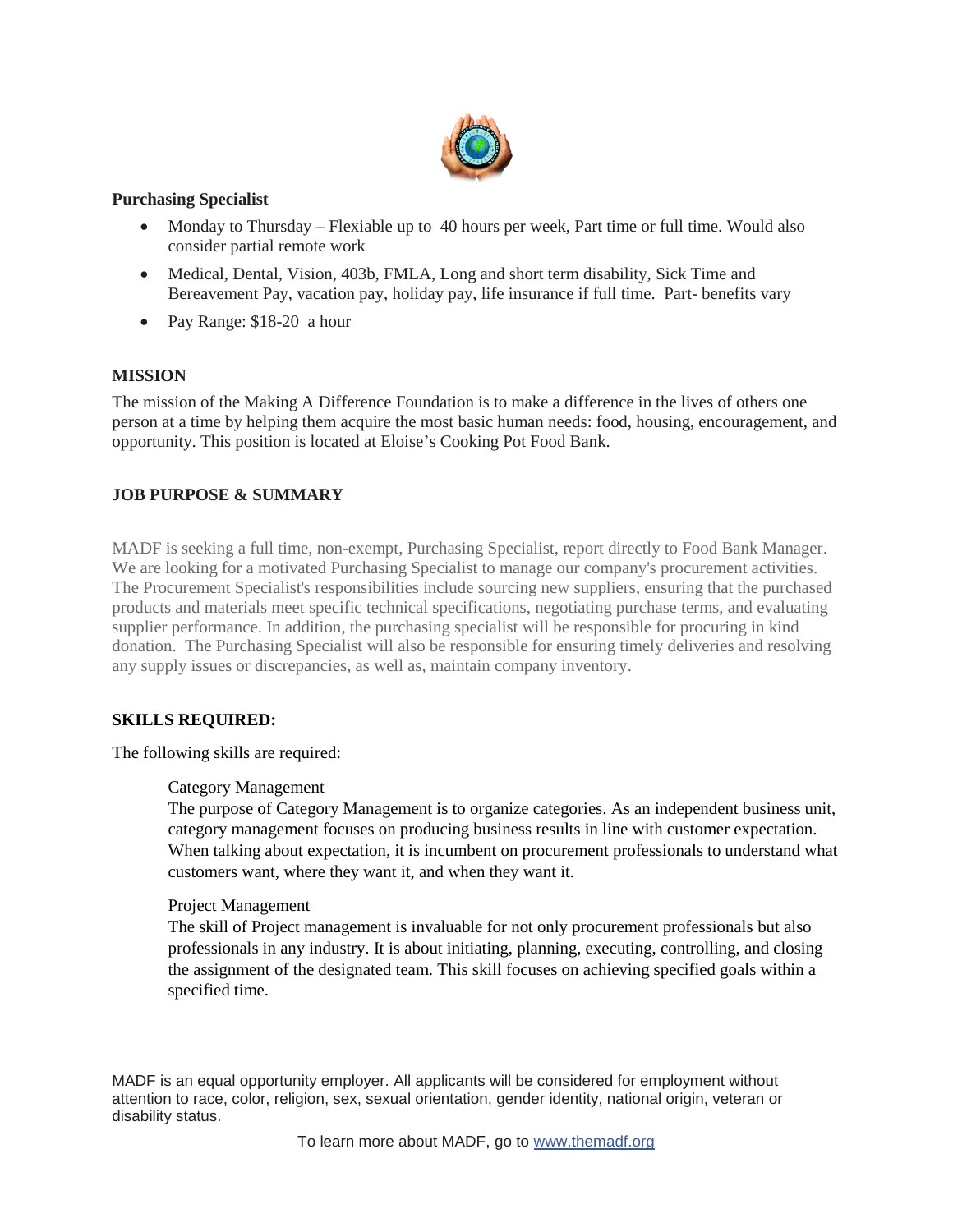### Relationship Management

Relationship Management is a strategic skill required in procurement professionals to maintain an ongoing relationship with an organization's customers. Whether it is B2B or B2C, an expert relationship manager fulfills customer expectation and builds loyalty.

### Negotiation Skills

Good negotiation skill is an indispensable trait for a successful professional. It is also integral to relationship management; day-to-day formal and informal interactions, and for deal negotiation with savings and strategic advancement in mind.

### Financial Acumen

Businesses thrive on their financial standing. You can have every management skill, but if you are not keen on financial evaluation, you may fail the interview. Financial aptitude is an orientation. Based on that, an interviewer might judge your skills on metrics and reports and how you'll strategize a fair business road-map.

### Analytical Skills

In our everyday life, we are stuck many times in finding solutions to common problems. Life won't penalize you hard, but failing this skill as a procurement professional, you will land up clueless. Do take time to culture this analytical trait in your everyday transactions. A subject matter expert with analytical skills always has the edge over the others.

### Technology Aptitude

Talk about technology, and there are a plethora of new-age solutions that are simplifying business, mainly the procurement function. Understanding of digital technology comprising Artificial Intelligence, Machine Learning, Big Data, Cryptocurrency, etc., is essential. Modern procurement involves hands-on-experience of all the above-mentioned technologies.

#### Result Oriented

We all have our standards of excellence. But for procurement professionals, it is imperative that they benchmark against industry standards. The ability and drive to achieve and surpass targets against the norm, hike your strategic positioning to a captain's role.

#### Professionalism

If you lack professionalism, your competency does not matter. To ascertain professionalism at the workplace, you have to build the wall (pun intended). The way every cell in our body has a lining; we need such cell-lining at our workplace to avoid conflict. It is wise to limit oneself to strictly business for more productivity.

# Also must be:

- A reliable and dependable character
- Punctuality
- Ability to complete task in a timely manner
- Arithmetical competence
- Ability to interact with customers and maintain MADF culture
- Ability to speak with, listen to, and give directions
- Prowess in adapting to various parts of the work environment

MADF is an equal opportunity employer. All applicants will be considered for employment without attention to race, color, religion, sex, sexual orientation, gender identity, national origin, veteran or disability status.